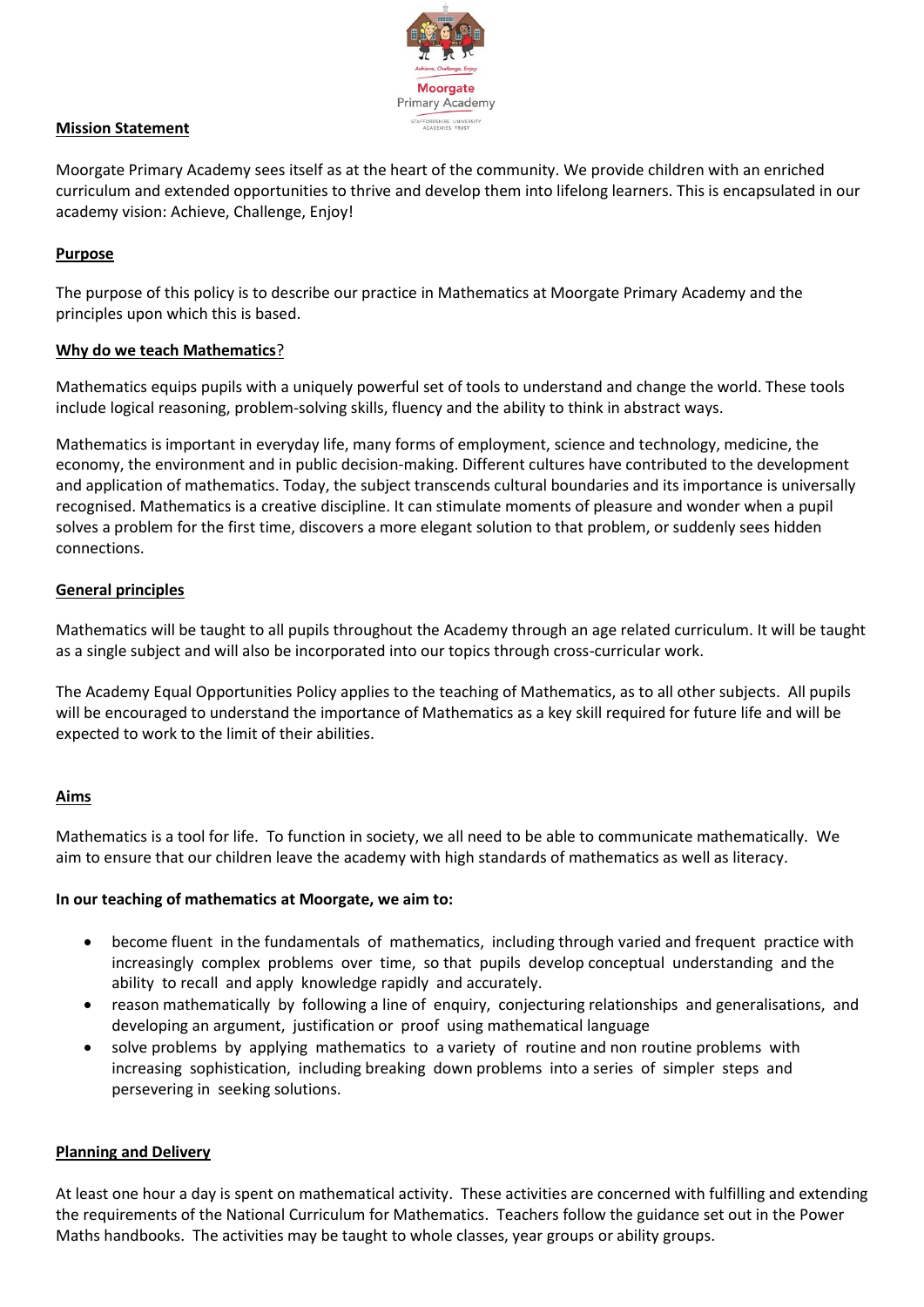The planning format is standardised through the academy and is completed every week. Planning is monitored by the senior leadership team on a proportionate timetable.

## **All the children will have opportunities to:**

- work at their own ability level.
- work in pairs and in small and large groups.
- work in the areas of number, calculation,, fractions, geometry, statistics and measure.
- use a wide range of mathematical resources to support and develop their learning.
- rehearse mental arithmetic strategies and skills on a daily basis.

# **The tasks or activities:**

- will bring together different areas of mathematics and links to topics being taught.
- will be balanced between those which develop knowledge, skills and understanding, and those which develop the ability to tackle practical problems.
- will constantly promote the use of mental calculation.
- encourage confidence in the use of mathematical tools.
- will involve both independent and co-operative work.
- will be both of the kind that have exact results/answers and those that have many possible outcomes.
- will encourage a positive attitude and enjoyment of mathematics.
- will be balanced between different modes of learning:
	- listening/looking (understanding explanations, instructions, questions, answers)
	- reading (using textbooks, work-sheets, reference books; comparing methods or solutions)
	- writing (making jottings, pencil and paper calculations, drawing sketches and diagrams, recording results; reporting on an investigation
	- talking (oral work, describing, reporting, explaining, clarifying ideas, giving examples, predicting, questioning, discussion with teacher and-peers)
	- reflecting (considering approaches to problems, thinking about own work in relation to what has already been learned)
	- carrying out practical work (sorting, counting, measuring, constructing models, making a survey, etc.)
	- observing (spotting patterns, watching what is happening, noting similarities or differences, looking for consistencies or inconsistencies.)drafting (plotting a series of steps needed for a particular assignment)
- should help children to develop their personal qualities, including:
	- motivation and willingness to 'have a go'
	- flexibility and creative thinking
	- perseverance, reliability and accuracy
	- willingness to check, control and improve their own work
	- ❖independence of thought and action
	- ability to co-operate within a group
	- systematic work habits
	- expectation to use a known fact to help work out unknown facts

Mathematics is used in other curriculum areas wherever possible or appropriate. This helps to expand and consolidate mathematical concepts and using maths in a purposeful way in everyday contexts helps the children to realise that mathematics is important in the real world.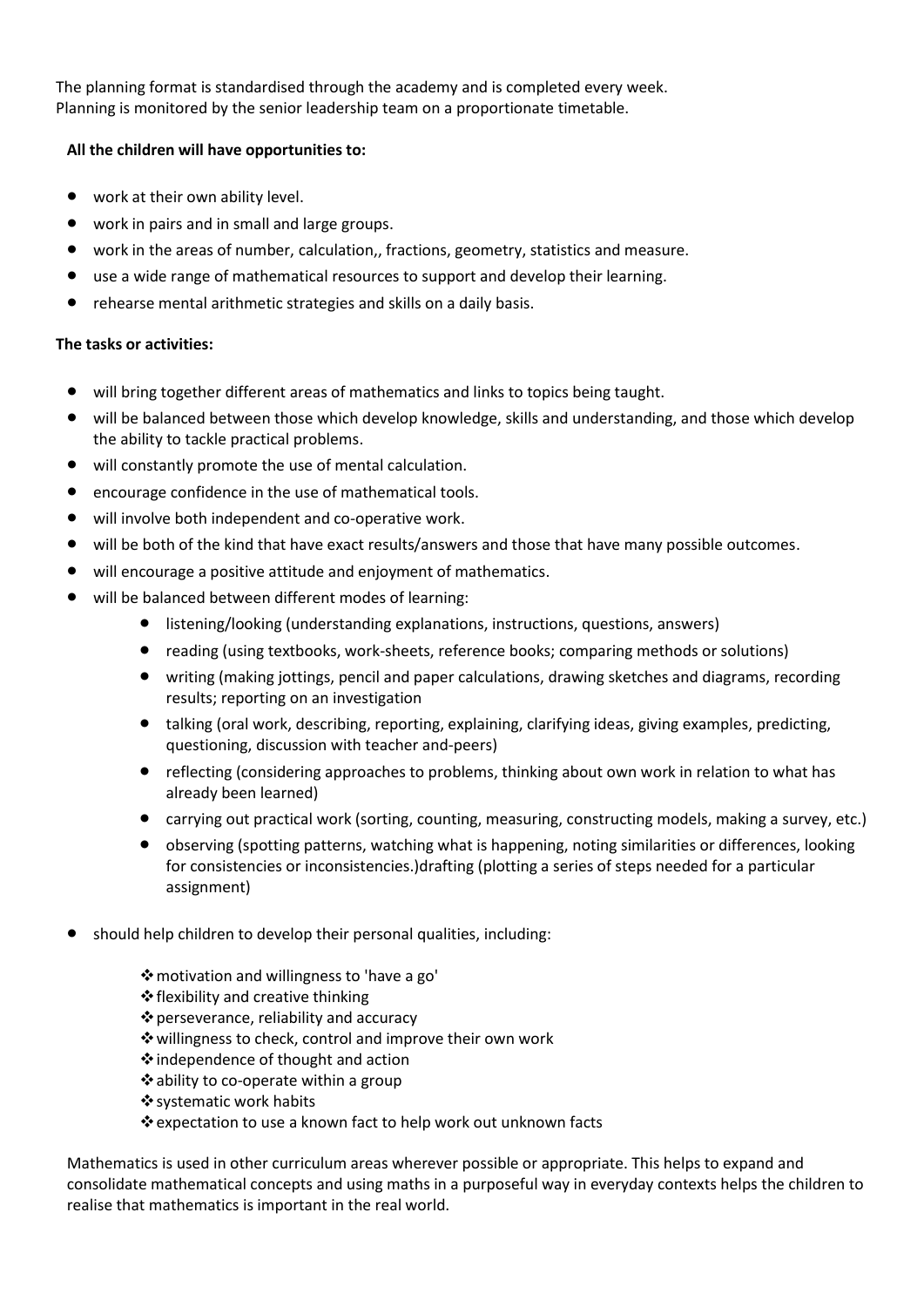A clear calculation policy is in place that shows the Academy journey through mental and written methods for the four operations. This is compatible with the 2014 National Curriculum.

# **Medium Term Planning**

Teachers are supported with medium term planning outlined in the Power Maths handbooks. At the heart of our Maths is a clearly structured teaching and learning process that helps us to make certain that every child masters each maths concept securely and deeply. For each year group, the curriculum is broken down into core concepts, taught in units. A unit divides into smaller learning steps – lessons, this allows strong foundations of cumulative knowledge and understanding to be built.

This scheme provide teachers with exemplification for maths objectives and is broken down into fluency, reasoning and problem solving - the key aims of the National Curriculum. It supports a mastery approach to teaching and learning and has number at its heart. Power Maths ensures that teachers teach within focus year group and support the idea of depth before breadth. It also provides plenty of time to build reasoning and problem solving elements into the curriculum

## **Short-term planning**

- A standard pro-forma has been introduced and is used by staff to plan learning over a series of lessons.
- These plans must include learning challenges, success criteria, outline activities for a review, whole class teaching focus, key vocabulary and STEM sentences.
- Planning clearly shows which group the teacher will be focusing on each day and which group will be supported by the Learning Support Assistant.
- Each lesson is scaffolded with Textbook and Practice Book activities and always begins with a Power Up activity (available via online subscription).
- Power Maths supports teachers to identify lesson by lesson what concepts are to be taught. The Teacher Guide offers lots of support for you to get the most from every child in every lesson. As well as highlighting key points, tricky areas and how to handle them, you will also find question prompts to check on understanding and clarification on why particular activities and questions are used.

#### **Cross- curricular links**

Mathematics is taught mainly as a separate subject but every effort is made to link maths with other areas of the curriculum. We try and identify the mathematical possibilities across the curriculum at the planning stage when beginning a new topic. We also draw children's attention to the links between maths and other curricular work so children see that maths is not an isolated subject.

#### **Classroom Organisation and Expectations**

Classroom organisation for mathematics will be such that the children are encouraged to show independence in choosing the resources/materials needed for a task and to promote self-motivation/organisation.

#### **We:**

- ensure the environment is stimulating and supportive
- create challenging activities in which children can experience success
- value the achievement of each child
- build upon the knowledge and skills which children have gained formally and informally
- organise both collaborative and individual activities
- make clear to the children the purpose and relevance of any mathematical activity
- keep records of the children's progress and achievements and set realistic targets for each individual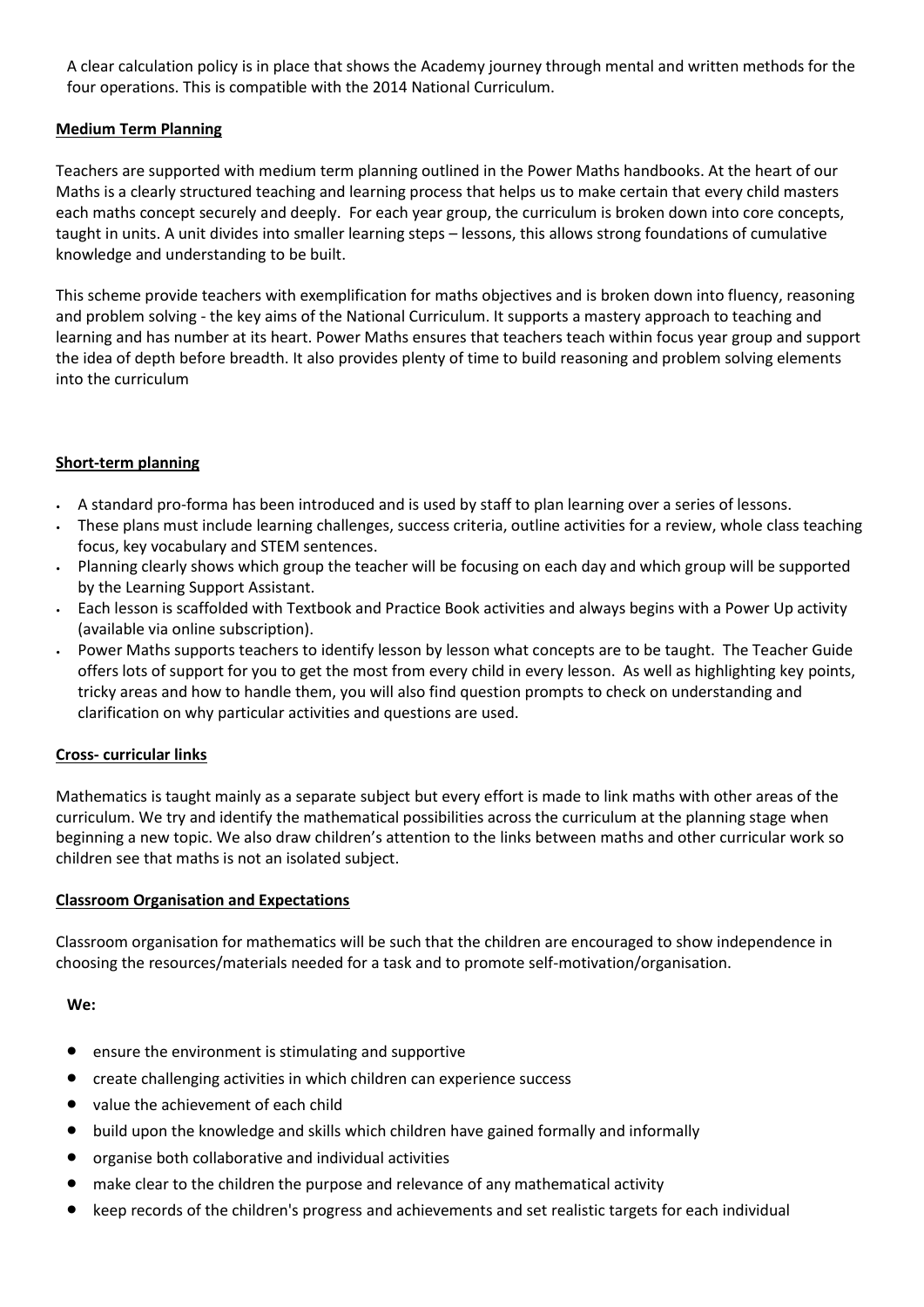- Ensure that appropriate intervention is provided for individual/ groups of children who need further support in any area of mathematics.
- encourage independent use of a variety of apparatus and equipment
- use maths in cross-curricular topics wherever appropriate
- value the contributions made to mathematics by all cultures, both nowadays and in the past
- help children reflect on each new experience
- stress the importance of, and encourage the use of, mental calculation as a first resort to any problem
- ensure children meet the same mathematical ideas in a wide variety of contexts
- rehearse skills and strategies daily

## **Pupils with special educational needs and learning passports**

Teachers will include all pupils fully in their daily mathematics lessons. All children benefit from the emphasis on oral and mental work and participating in watching and listening to other children demonstrating and explaining their methods. However, a pupil whose difficulties are severe or complex may need to be supported with an individualised programme in the main part of the lesson. This should be clearly shown in the targets on a particular child's learning passport.

# **Organisation of Lessons**

Organisation of maths lessons should be flexible to best meet the learning requirements of the children. All lessons have a learning challenge and success criteria that have been shared and agreed with the children.

The learning challenge is the focal point of the whole lesson; continually referred to by the teacher at each stage. The success criteria are the steps needed for the children to achieve the learning challenge and they form the 'journey' of the lesson, with each one referred to at the appropriate stage.

# A typical lesson structure:

 $\triangleleft$  A counting / Multiplication skill (15 minutes)

This involves the children learning / revisiting / applying knowledge of the multiplication table they are currently learning. The children will have frequent opportunities to embed key facts and skills they have learnt. This is being supported through the **99 club** where children are completing quick-fire multiplication and division problems. The idea is that with repeated practice, the scheme should result in increased speed and confidence when tackling mental maths problems without relying on written workings and methods.

- ◆ Review / Power Up (about 5 minutes) Each lesson begins with a Power Up or retrieval activity which supports fluency in times-tables, number bonds and working with place value.
- $\bullet$  The main teaching activity (about 30 to 40 minutes) The lesson will begin by sharing a real-life scenario in the Discover section of our lessons, this is then followed by a share, this is a teacher-led section following on from the Discover activity and highlights the variety of methods that can be used to solve a single problem. Children will work in groups on the carpet or at tables, using their textbooks or eBooks.

# ◆ Reflect (about 5 minutes)

The Reflect section is the opportunity to check how deeply the children understand the learning from the lesson.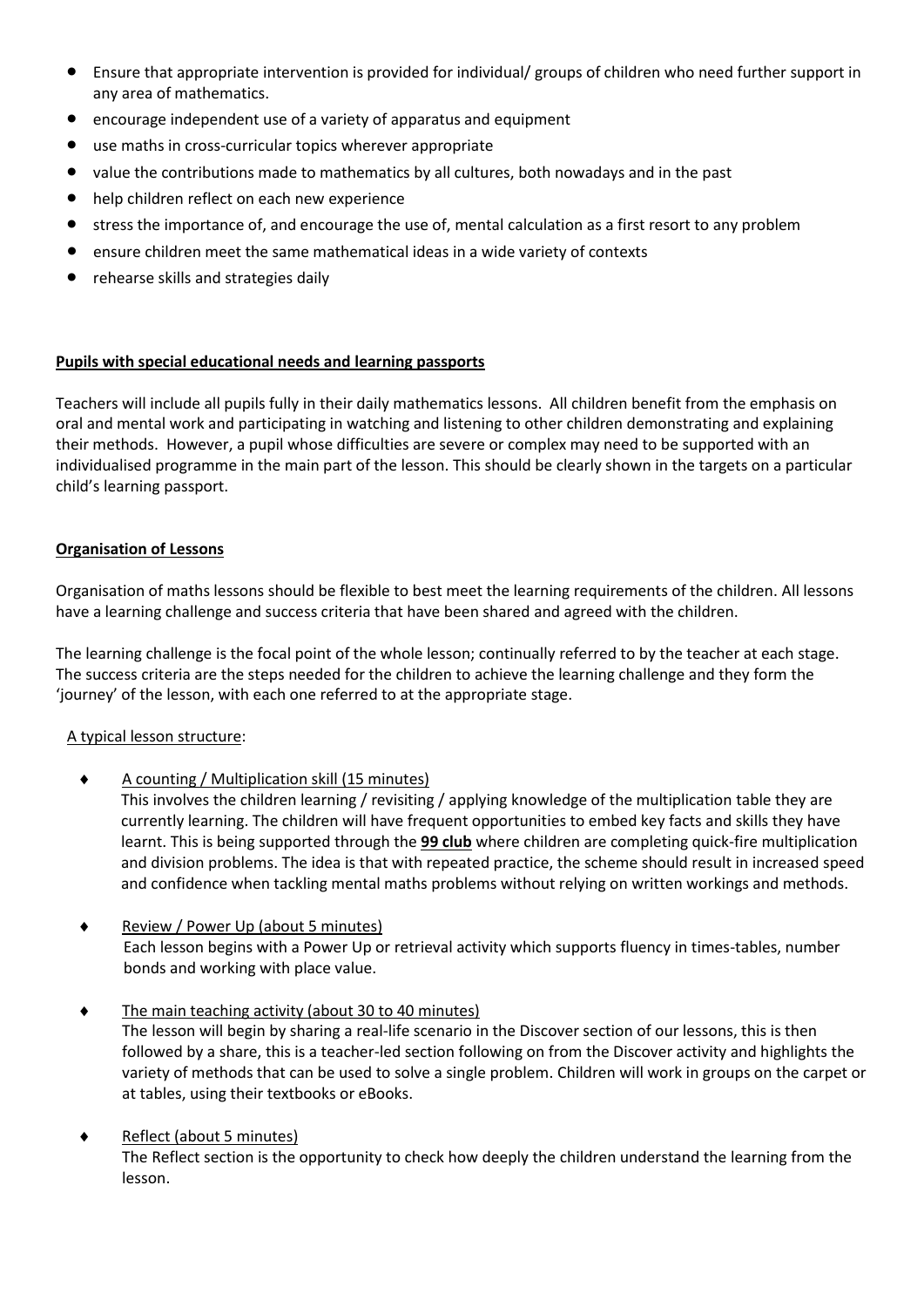## **99 Club**

The 99 Club is a mental-oral starter at Moorgate Primary Academy which aims to raise standards in maths through encouraging pupils to improve their mental calculations when attempting quick-fire multiplication and division problems.

The idea is that with repeated practice, the scheme should result in increased speed and confidence when tackling mental maths problems without relying on written workings and methods.

All pupils will begin at the 11 Club and work their way up, having up to three opportunities per week during the start of one of their maths lessons to answer all calculations at their current level unaided and within the allotted time.

If all of the calculations are answered correctly twice in a row, the child moves up to the next level!

The initial 11 Club involves eleven problems which involve doubling numbers up to ten ie. 5+5, 8+8. The 22 Club then adds eleven further questions involving repeated addition for numbers from one to ten ie. 3+3+3+3, 5+5+5+5+5, while the 33 Club begins to introduce times tables.

Division facts are added by the time a pupil reaches the 33 Club, and in the 88 Club and 99 Club, pupils will be tackling a range of mixed multiplication and division problems.

The full breakdown of The 99 Club levels is as follows:

11 Club - 11 questions involving doubling numbers from one to ten

- 22 Club 22 questions involving repeated addition of numbers from one to ten
- 33 Club 33 questions introducing the 2x, 3x, 5x and 10x tables

44 Club - 44 questions adding the 1x, 4x and 6x tables

55 Club - 55 questions adding the 7x and 8x tables

66 Club - 66 questions adding the 9x, 11x and 12x tables

77 Club - 77 questions consisting of inverse division facts

88 Club - 88 questions of mixed multiplication and division facts

99 Club - 99 questions of mixed multiplication and division facts

The ultimate challenge is to complete all 99 questions of the 99 Club unaided, with no errors and within five minutes!

#### **Out-of-class work and homework**

We recognise the importance of making links between home and academy and encourage parental involvement with the learning of mathematics. Homework provides opportunities for children to:

- to practise and consolidate their skills and knowledge,
- to share their mathematical work with their family
- to prepare for their future learning.

Mathematics homework will primarily be accessed through 3 websites:

<https://play.ttrockstars.com/auth/school/student>

This supports our children with their rapid recall of their multiplication and division facts.

<https://www.mathshed.com/en-gb>

This supports our children in their recall of facts including number bonds, addition, subtraction, multiplication and division at an age appropriate level.

<https://www.purplemash.com/sch/moorgate-b79>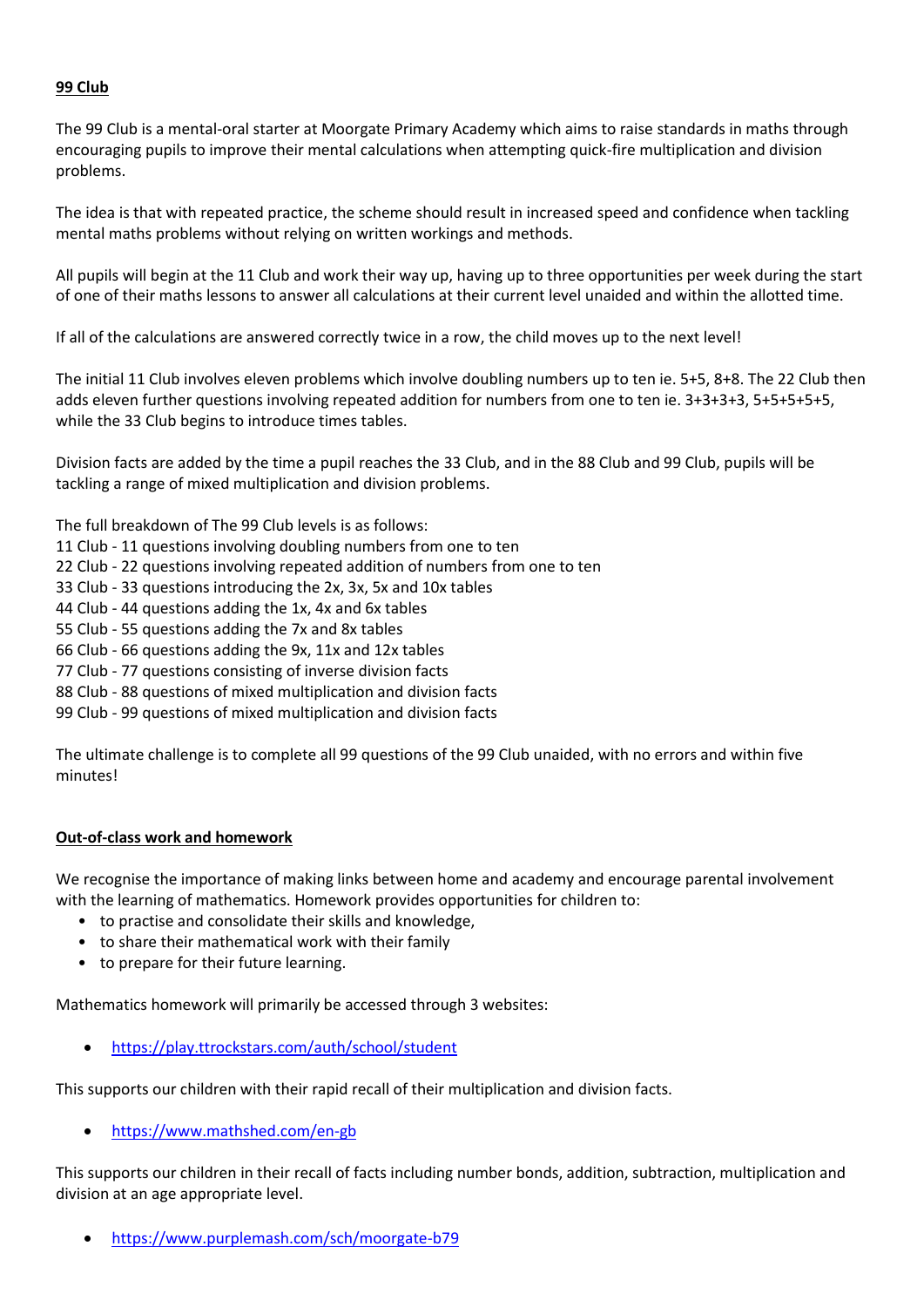This supports our children to consolidate taught mathematical skills including recall of age appropriate facts.

# **Early Years (Reception)**

The development of mathematical thought is an important area of experience for children in the Early Years. Learning in mathematics should be primarily first-hand, experiential and active. Play and talk are essential to the learning process.

Of particular importance will be the development of skills in:

- appropriate mathematical language,
- making comparisons,
- sorting,
- understanding one to one correspondence,
- conservation of number,
- recognition of numbers,
- writing numbers correctly,
- basic ordinal language,
- early use of estimation,
- naming basic 2D and 3D shapes,
- copying and recognising patterns,
- early use of conventional time units,
- early use of non-standard and standard measures,
- use of calculator,
- reading and recognising simple graphs.
- early use of appropriate IT.

As an academy we recognise that some of our children will be ready to embark upon the National Curriculum during their time in Reception. We need to be aware of this and ensure that such children undertake work that is appropriate to their ability.

#### **Years 1 - 6**

Pupils will follow the requirements of the National Curriculum and the programme set out in the Power Maths Handbooks for their appropriate year group.

#### **Pupil's Records of Work**

Children are always encouraged to form numerals correctly and legibly and reversals are always pointed out and corrected. As the children move through KS2, they will be taught to record their work in a variety of forms, including standard written algorithms.

The children are encouraged to have good work habits, to set work out neatly and to show their method of working out (algorithm) so that the work can easily be talked through. When using squared paper, children are expected to write one digit per square.

The date is written digitally (24/1/2013).

Work will be marked with reference to the success criteria for that particular lesson. Marking should be helpful and not critical and crossing out should not be used. (For more details see Marking and Feedback Policy).

The children's books will demonstrate the wide variety of mathematics work undertaken throughout the year. These may contain examples of symbolic, graphical, diagrammatic, pictorial, written and group work. They may also contain a teacher's note about oral work and there may also be a note about (or photographs of) examples of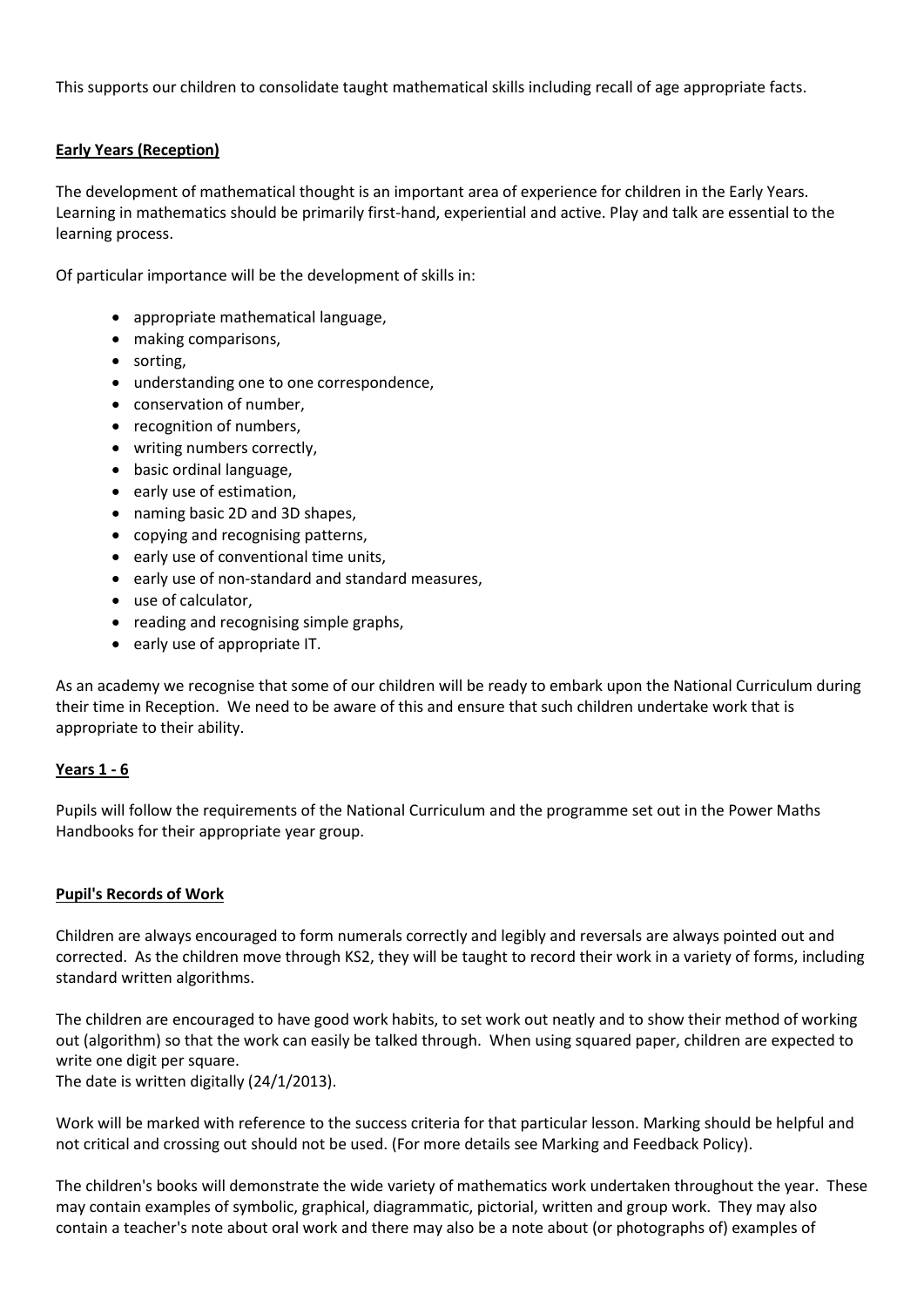construction work, mathematical models and maths games played and any assessment tests or check-ups the child may have completed.

## **Assessment and Recording**

The school's own assessment tracking grids are at the centre of teacher assessments to track children's progress and inform teacher planning. Assessments are carried out at least termly using I-Track and are fed back to the Coordinator/ Senior Leadership Team. Assessment is supported by the evidence obtained from books whilst also taking into account short-term assessments which are an informal part of every lesson. These are used to check children's understanding and give teachers information, which will help them to adjust their day-to-day lesson plans and inform future planning and are closely matched to the learning challenge.

The purpose of these assessments is to monitor and review pupils' progress and attainment. These will be made through compulsory National Curriculum mathematics tests for pupils in Years 2 and 6. In addition to this, the school also uses Power Maths assessments to support teacher judgements. Teachers will also use Itrack and supplementary notes and knowledge about their class to produce a termly maths level for each child. Accurate information will then be reported to parents and the child's next teacher.

# **Reporting**

All parents receive an annual written report on which there is a summary of their child's effort and progress in mathematics over the year. Parents also have opportunities to discuss progress at two parents' evening.

## **Equal Opportunities**

## *All children and staff have equal human rights at Moorgate Primary Academy*

All pupils will have equal opportunity to reach their full potential across the mathematics curriculum regardless of their race, gender, cultural background, ability or physical disability.

# **Parental Partnership**

The whole policy will be available on request or can be assessed through the school website. Further information will be communicated through letters, the school website/ app/ social media.

#### **Management, Monitoring and Evaluation**

This subject is monitored on a day-to-day basis by the Headteacher, subject leader and senior leadership team.

Monitoring will take the form of lesson observations, planning scrutinies, learning walks, pupil conferences, book looks and staff questionnaires. This policy will be reviewed on an annual basis.

# **Staffing**

Area of learning Team The subject is led by Z.Villers with support the Mathematics link governor.

#### **Governors**

Governors agree and review the Policy on a regular basis. They also question the Headteacher and subject co-ordinator to ensure that the policy is implemented and impacts positively on learning and teaching. The Curriculum Committee carry out a detailed review of the Mathematics Policy on an annual basis.

# **The role of the Mathematics co-ordinator:**

- ensure understanding of the requirements of the National Curriculum for Mathematics
- $\triangle$  keep up to date with developments in maths teaching